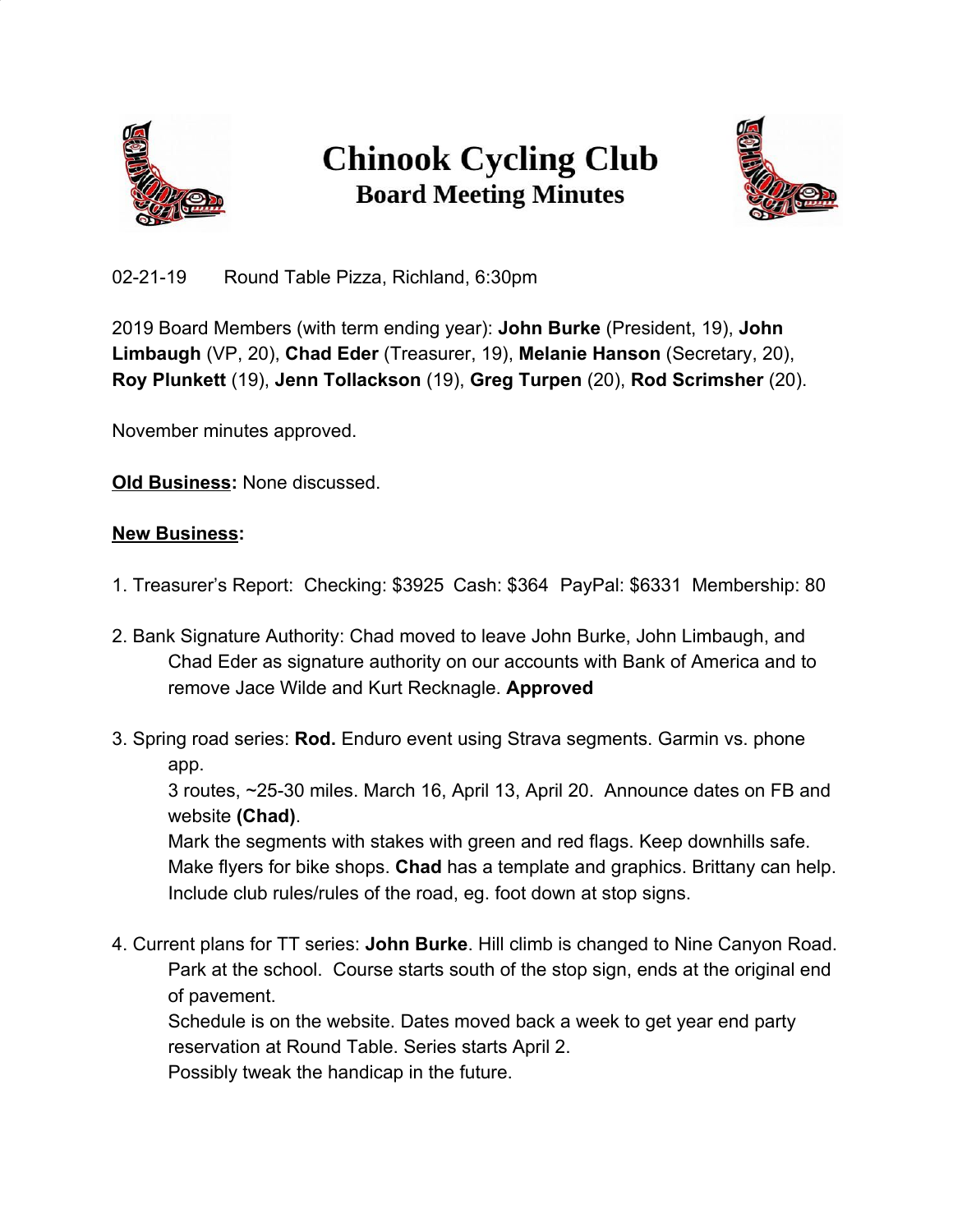Add smoke and temperature policies to website. Have hourly temperature and air quality forecast links on the website. Reduce free rides to 3.

## 5. XLS review: **John Burke**.

Equipment usage policy/statement added to website - **Chad** Establish bylaws - **Chad and Greg** Winter night rides - **Greg** Board-only meetings - halfway between open meetings. Proposed dates: March 28 at **Greg's**. June 27 at **John Burke's**. Others: October 3, January 9. Location TBD. Add regional events to the website and share events on FB. Add our events to

the FB Events tab.

Improve Bikes for Tikes QA - **John Burke**

Change logo to remove individual cities names - **Chad**

Draft ride policy and tips - look at GCN; possibly a jersey buy back or something similar for people who break the rules - **John Limbaugh and Melanie**

Graphics wrap for van? Get an estimate - **Chad**

Chinook stickers - order 300 of the 4" square transfer to hand out at events - **Chad.**

Hold gravel events?

Hold TT series - **John Burke** and Craig.

6. Budget: see attachment sent by Chad.

Wish list: Continue board retreats

Series celebrations - \$1000

Support Nuclear Goat Heads - \$500 donation for repairs and equipment. Race team equipment - \$1000

Membership gifts - stickers approved, possible clothing subsidy. (Add ordering link to website - **Chad**) - \$1200

Give Jackroo gift cards or club swag to members who contribute to the club, eg. ride leaders - \$500

Van graphic wrap - TBD

Cyclocross race - not this year.

7. Fall mountain bike series: **Roy.** No Echo Bike and Board sponsor anymore. Ask Allegro if they want to sponsor the Echo ride.

7 events including clinic. Need to participate in 4 to be eligible for year-end drawings. Must be present at the last event to win.